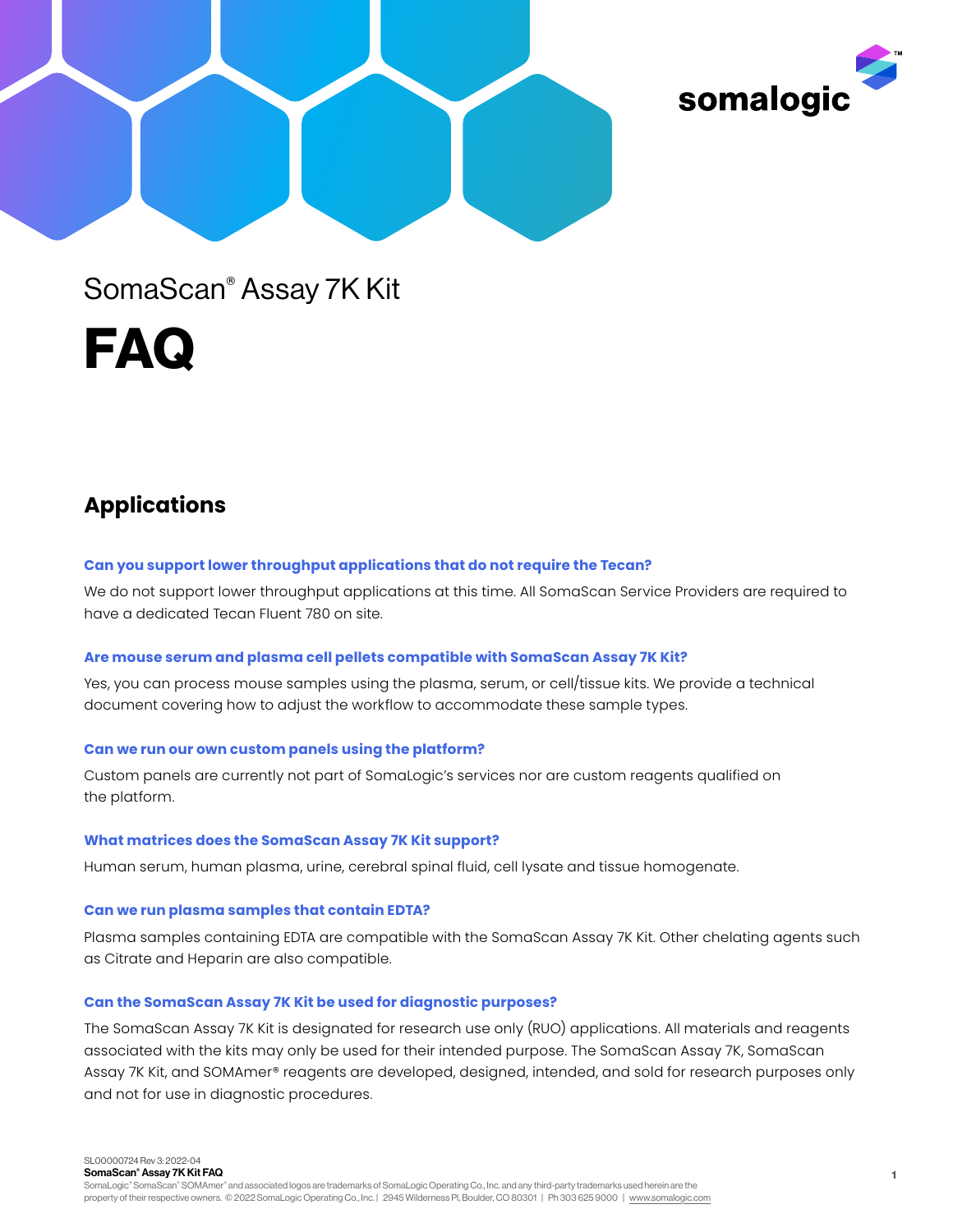

# **Does your platform detect Metabolomics?**

The SomaScan Assay 7K has roughly 900 analytes on the menu relevant to Metabolomics, over 200 more analytes compared to nearest competitors. Please visit <https://menu.somalogic.com/> and filter by "Metabolic Diseases" to obtain a full list of the Metabolomics portion of our menu.

# **Does your platform detect Peptides?**

The SomaScan Assay 7K does not detect peptides. SOMAmer reagents are designed to bind a specific protein epitope present in a folded protein. Please visit <https://somalogic.com/technology/> for more information regarding the SomaScan Assay, SOMAmer reagents and applications of our platform.

# **What types of kits do you offer?**

We offer kits for the following sample matrices: human serum, human plasma, urine, cerebral spinal fluid, cell lysate and tissue homogenate. Individual kits without Agilent array slides are also available.

# **Can you run different sample matrices on the same plate?**

Processing various samples on a single plate is limited to the diluent used for the desired samples. For instance, human serum and human plasma use the same diluent and therefore are compatible. Another example would be processing the same sample matrix but from different species such as human plasma and mouse plasma. An incompatible situation would be serum and urine. These samples have different dilution groups (serum has three, urine has one) and different diluents. This renders them incompatible to be processed on the same plate.

# **Customer Service**

# **How are service contracts supported if there is a SomaLogic equipment issue?**

SomaLogic SomaScan equipment purchases include a one-year warranty.

# **Can you help our customers with study design?**

We provide additional study design consulting as requested through our Production Bioinformatics Team and Scientific Engagement Teams.

# **What is the process for assay technicians to get trained and certified?**

Field Applications Scientist (FAS) will perform a mock assay for trainees to observe followed by mock runs for each trainee. Each operator then runs the SomaScan Assay 7K Kit with supervision of FAS. Certification is complete upon completion of two successful assay runs without supervision.

# **Can kit sites engage both non-profit and for-profit clients?**

Yes.

SL00000724 Rev 3: 2022-04 SomaScan® Assay 7K Kit FAQ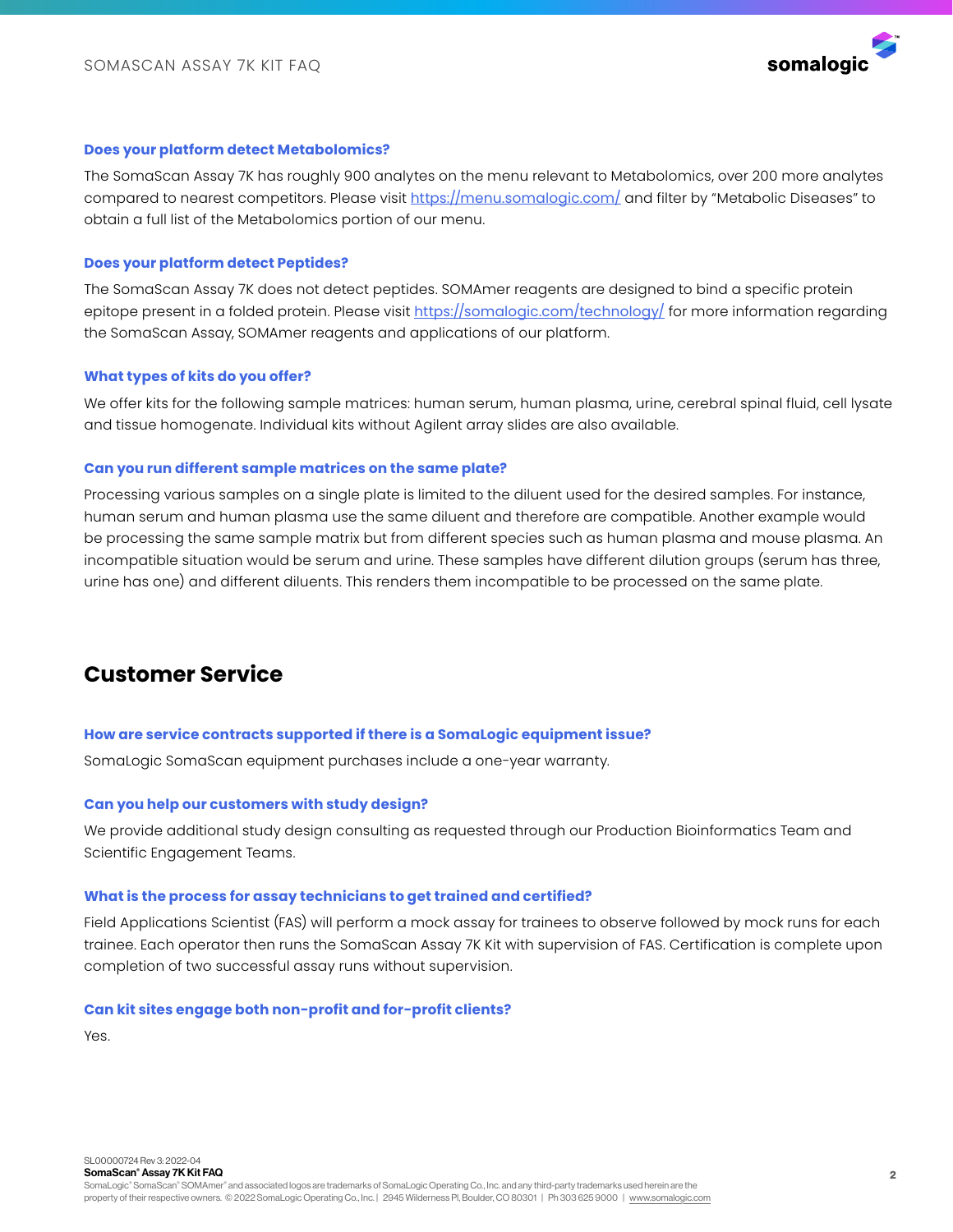

# **Do you provide quality assurance/control services for kit runs?**

We provide QC visibility through the SomaScan Quality Statement. Here we provide pass/fail criteria for each sample when referenced to calibrator and quality control samples. Samples that fall out of our passing criteria are flagged and excluded from analysis.

#### **How long does it take to ship a kit from the point you get a PO?**

Contracts state 30 days from the point a PO is received.

# **Do you have a reagent rental program?**

No, we do not provide a reagent rental program at this time.

# **We have three to four new employees a year. Do you charge extra for training them as they arrive?**

There will be a charge associated with all onsite training. Please consult your SomaLogic representative for additional information.

# **What is the shelf life of the SomaScan Assay 7K Kit?**

We currently guarantee three months of shelf life from date of shipment. We are working to extend shelf life and will provide you with updates as our studies conclude.

# **Data Analysis**

### **Can we apply Adapative Normalization Maximum Likelihood (ANML) or do our own normalization?**

Data for core sample types are delivered with and without ANML normalization, which allows for quantitative comparison across sample sets by removing analytes that deviate from the reference sample. You may use the ANML normalized data or use your preferred normalization strategy.

#### **Do you offer analysis software?**

Analytics tools are currently in development and a pilot program is scheduled for 2022.

#### **How do you process the raw data generated by the assay?**

Text files and Sample Import Sheet are uploaded to Box. Feature extraction occurs at customer site where .tiff files from Agilent scanner are converted to .txt files. Data processing from .txt files is performed by SomaLogic where RFU for each SOMAmer reagent is returned to the customer.

# **How do I analyze my data on-premises?**

We are currently creating an on-premises data analytics solution.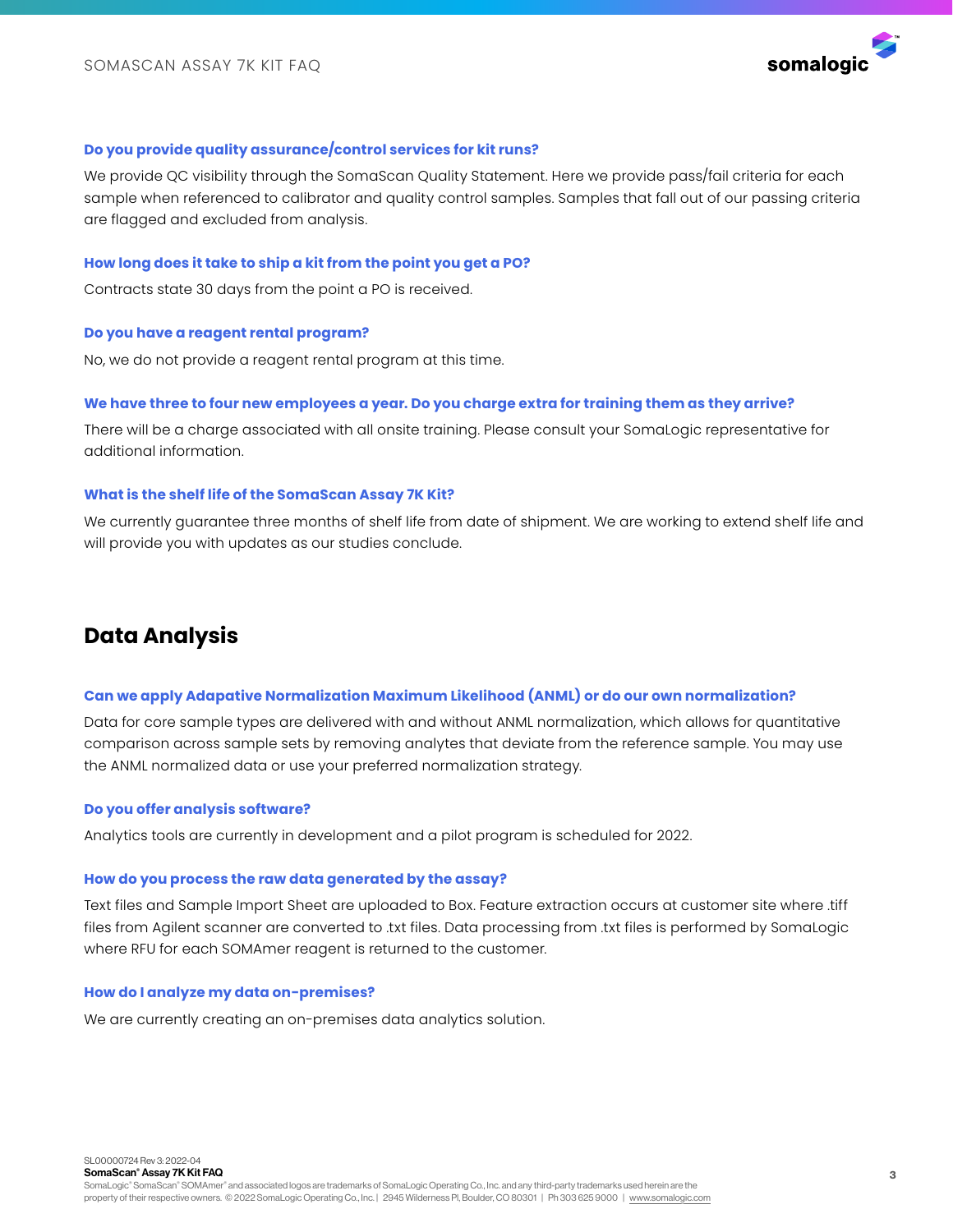

# **What analysis support do you provide?**

Primary analysis is provided through our data standardization process. We are currently working to release an on-premises data processing workflow. We do not offer any secondary (clinical) analysis support.

#### **What is the processing time for analysis?**

Contracts guarantee seven business day turnaround, though three business days are typical. Turnaround time can vary.

# **Do you offer a stand-alone solution for the software to transform the data?**

We currently offer a seven-business-day turnaround time for data analysis that is supported by SomaLogic. A user-facing analytics solution is still in development.

#### **How do customers transfer Agilent Microarray TIFF data to SomaLogic?**

Only text files are uploaded to Box, along with a workbook which includes a Sample Import Sheet. The .tiff images are not transferred since the feature extraction is done from the .tiff to the .txt files on site (and the .tiff files are very large). Agilent .txt feature data (one per subarray) are transferred to SomaLogic via Box.

# **I'm an international customer. How do you process my data?**

Text files and Sample Import Sheet are uploaded to Box. Feature extraction occurs at customer site where .tiff files from Agilent scanner are converted to .txt files. Data processing from .txt files is performed by SomaLogic where RFU for each SOMAmer reagent is returned to the customer.

# **Do you offer data processing on-premises or on-cloud?**

We are currently creating an on-premises data analytics solution.

# **SomaScan Assay**

#### **What equipment is needed to run the SomaScan Assay 7K Kit?**

The SomaScan Assay 7K Kit requires a Thermo Magnetic Shaker, automated liquid handler, microarray scanner and various other pieces of smaller equipment. For a full overview of equipment requirements, please contact a SomaLogic representative.

#### **How much space is needed to run the SomaScan Assay 7K Kit system?**

Customers are required to have one dedicated room for the SomaScan Assay 7K Kit system. The room should be around 150 square feet and temperature-controlled.

#### **Do you have stability data to show consistency over time, over lots, etc.?**

Our current expiration dating is produced from ongoing studies that show that a particular buffer, reagent or component is stable and produces quality data. We do see some slight variation in lot-to-lot performance of some components. This is why we run the same calibrator and QC samples across multiple runs as that variation can be corrected for.